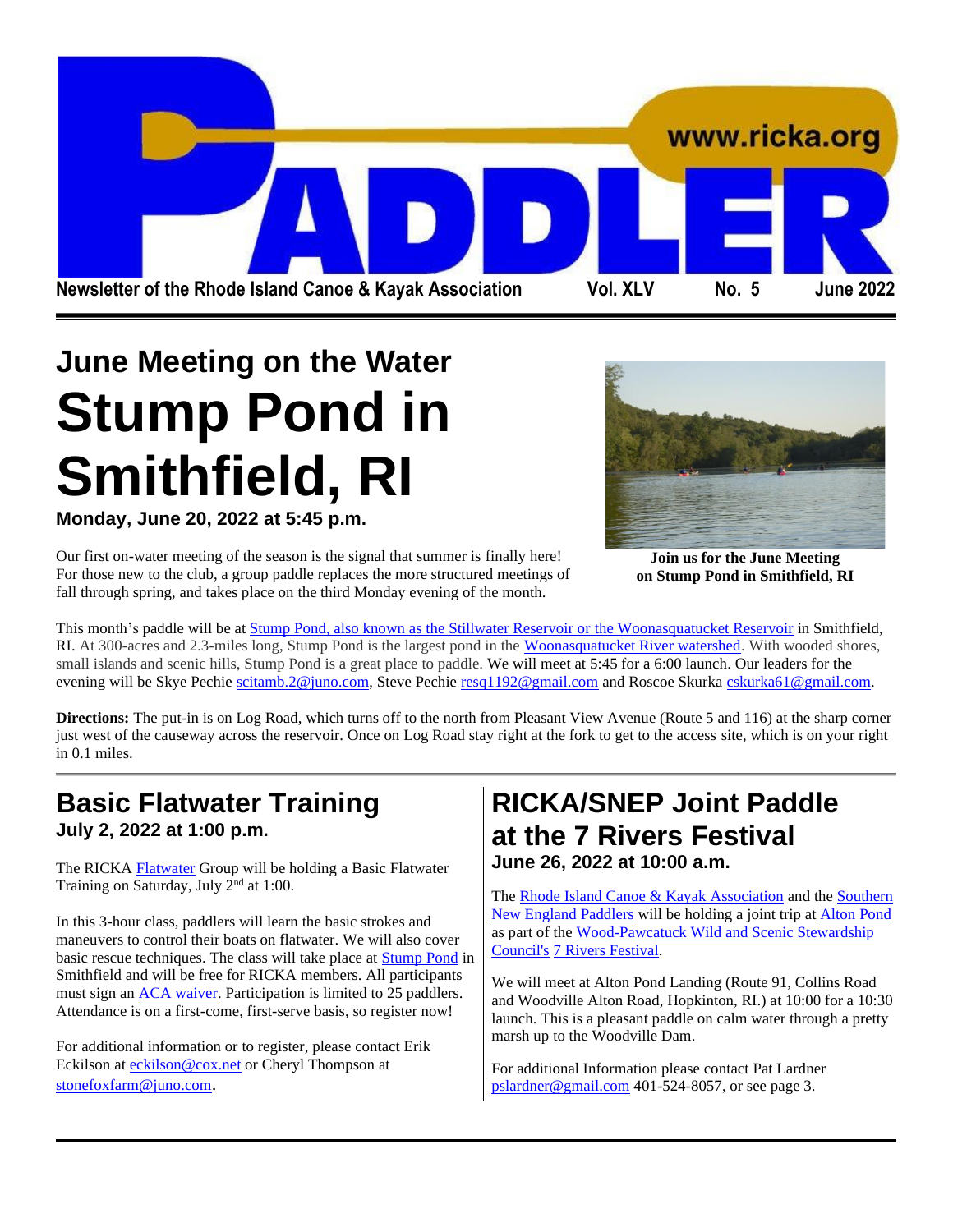# **Wilderness Selections from the RICKA Library**

#### **Northern Forest Canoe Trail - Official Guidebook** - Reviewed by Susan Engelman



The newest addition to the RICKA Library is a great source of information for anyone thinking of paddling

a section of the Northern Forest Canoe Trail that runs 740 miles and links waterways from New York to Maine. The book is divided into sections by state and includes information on camping, portages, gear and equipment. It describes opportunities for flatwater, quickwater and whitewater paddling on a range of rivers, streams, lakes and ponds. Details of flora and fauna are also included. Paddlers of all skill levels will appreciate the vast amounts of information this book has to offer.

**The Complete Wilderness Paddler** – Reviewed by Log of Ibi



The authors use a canoe trip on the Moisie River as the vehicle for teaching us everything we need

to know to make a similar trip. The book includes sections on navigation, maps, portaging, camping, reading rivers and learning how to plan descents by ferrying, lining and maneuvering. It covers everything from how to find a wilderness worthy of paddling, to managing capsizes and wilderness disasters. It's unfortunate that the book hasn't been revised, but the dated material is minor and easily ignored, as the most valuable information on things like safety, wind and the behavior of whitewater are timeless.

These are just two of the great books and videos covering the range of paddling topics that are available in our [collection.](http://www.ricka.org/ricka_library/Library.html) If you would like to check out these or any other selections, contact Bill Hahn at [librarian@ricka.org.](mailto:librarian@ricka.org) Library selections can be mailed to you with a postage paid return mailer provided at no cost to the borrower.





### **Paddle America Club**

#### **Executive Board Meeting:**

The next Executive Board meeting will be held on July  $6<sup>th</sup>$  at 7:00 p.m. online as a ZOOM videoconference. To participate contact Frank Cortesa at [frankcortesa@charter.net](mailto:frankcortesa@charter.net) and the Zoom link will be sent to you.

#### **Newsletter Editor:**

Erik Eckilson 11 Diana Drive Woonsocket, RI 02895 [eckilson@cox.net](mailto:eckilson@cox.net)

#### **Membership:**

Gary Powers PO Box 1251 1550 Nooseneck Hill Road Coventry, RI 02816 [RICKAmembership@gmail.com](mailto:RICKAmembership@gmail.com)

The **Paddler** is published monthly except December by the Rhode Island Canoe & Kayak Association, Inc.



Your RICKA membership expired on March 31, 2022…

## **Renew your RICKA membership now!**

Please visit the website at: <http://www.ricka.org/Join/JointheFun.html> You can renew by mail, or online using PayPal.

### **Rhode Island Canoe & Kayak Association**

#### **Executive Board**

| <b>President:</b> Frank Cortesa508-369-8205frankcortesa@charter.net |                                                      |
|---------------------------------------------------------------------|------------------------------------------------------|
| Vice President: Danny O'Shea 401-527-3447doshea5031@aol.com         |                                                      |
| Secretary: Skye Pechie 401-647-0074 scitamb.2@juno.com              |                                                      |
| <b>Treasurer:</b> Sharon Dragon  401-225-3942 shdrag1@gmail.com     |                                                      |
| <b>Members at Large:</b>                                            |                                                      |
|                                                                     | Deb Britt 401-413-6841 botherbird@gmail.com          |
|                                                                     | Rich Coupland  401-595-1175  rlcoupland@msn.com      |
|                                                                     | Peter Hill 508-366-6381 peter.kayaker@yahoo.com      |
|                                                                     | Sean Murphy 401-206-7829 <u>sean026@hotmail.com</u>  |
|                                                                     |                                                      |
|                                                                     |                                                      |
|                                                                     | Pat (Mayhew) Lardner401-524-8057 pslardner@gmail.com |
| Flatwater: Cheryl Thompson 401-497-5887stonefoxfarm@juno.com        |                                                      |
| Librarian: Bill Hahn 401-524-1612librarian@ricka.org                |                                                      |
|                                                                     |                                                      |
|                                                                     |                                                      |
| Webmaster: Cheryl Thompson 401-497-5887stonefoxfarm@juno.com        |                                                      |
| Whitewater: Paul Leclerc  401-568-1103 paul_leclerc@hotmail.com     |                                                      |
| Wilderness: Chuck Horbert  401-418-2838chorbert13@gmail.com         |                                                      |

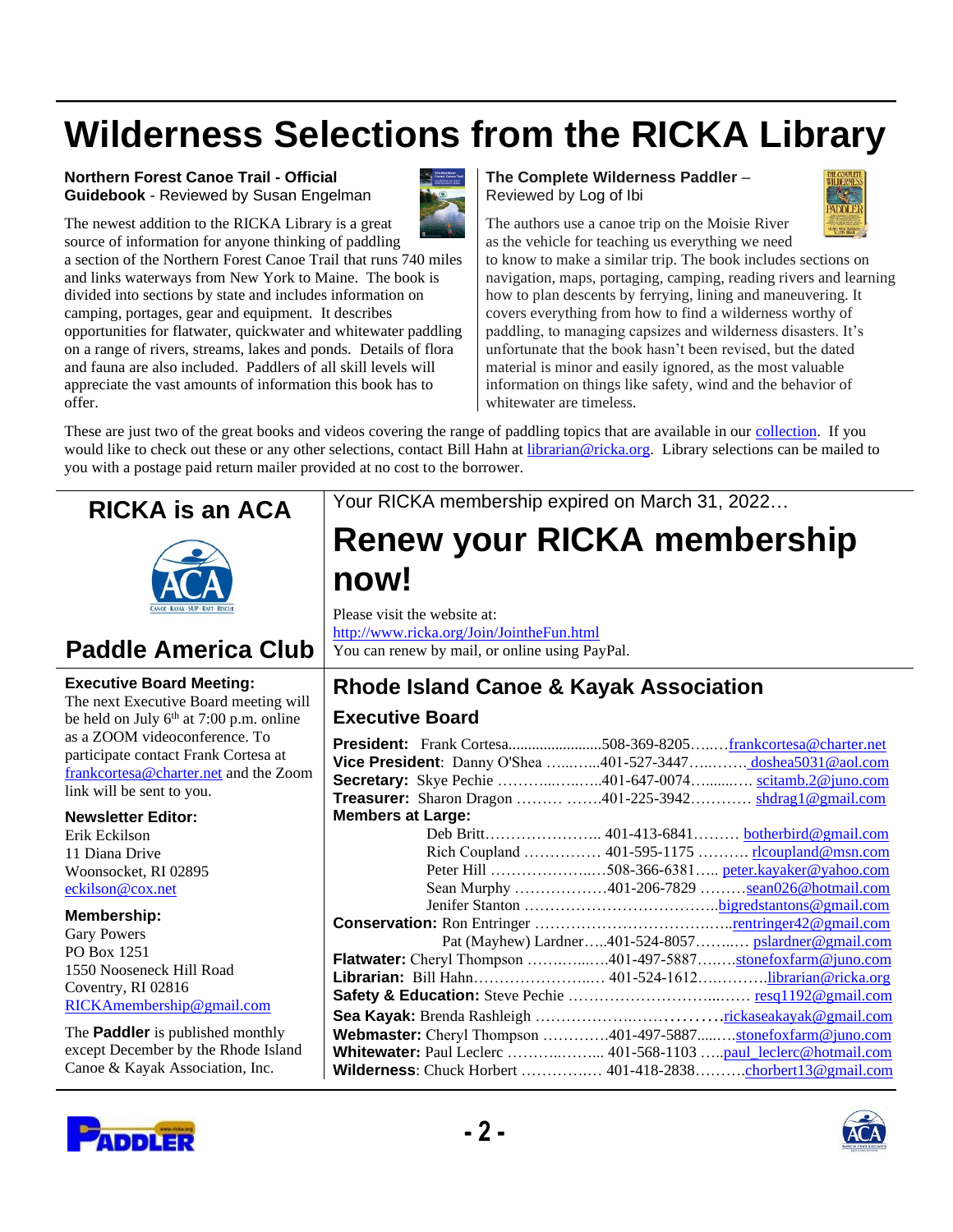## **RICKA/SNEP Joint Paddle at the 7 Rivers Festival – June 26, 2022**

On March 12, 2019, 110-miles of the Wood-Pawcatuck watershed became part of th[e National Wild and Scenic Rivers](https://www.rivers.gov/)  [System](https://www.rivers.gov/) – the first river system in Rhode Island to receive this prestigious national designation. To celebrate this great accomplishment, the [Wood-Pawcatuck](https://wpwildrivers.org/)  [Wild and Scenic Stewardship Council](https://wpwildrivers.org/) will be holding the **[7 Rivers Festival](https://wpwildrivers.org/7-rivers-festival/)** on June 25 - 26, 2022 during National Rivers Month.

As part of the festivities, the Rhode Island [Canoe & Kayak Association](http://ricka.org/) and the [Southern New England Paddlers](https://www.meetup.com/KayakFun/) will be holding a joint trip at [Alton Pond](https://exploreri.org/siteReport.php?siteID=137&src=criteria) on

Sunday, June 26, 2022. We will meet at the NS Lewis Landing/Alton Pond (Route 91, Collins Road and Woodville Alton Road, Hopkinton, RI) at 10:00 for a 10:30 launch.

After putting in at the Alton Dam we will paddle upstream to the Woodville Dam. This is a pleasant paddle on calm water through a pretty marsh. There is very little current as the Wood River flows through these wetlands above the Alton Dam. Our leader for the trip will be Pat Lardne[r pslardner@gmail.com](mailto:pslardner@gmail.com) 401-524- 8057.



Check th[e brochure](https://wpwildrivers.org/wp-content/uploads/2022/05/7-Rivers-Festival-Brochure-Final.pdf) for the complete list of festival events, and be sure to join us on this fun trip.



## **Paddling Safety and Etiquette By Steve Pechie**

At RICKA, we paddle together as a group for safety and for fun. Lately we have noticed a lack of group cohesion on [RICKA flatwater](http://www.ricka-flatwater.org/) trips – people paddling ahead of the group, lagging behind the group, or off exploring side channels on their own.

On flatwater trips we assign lead and sweep boats for safety and accountability. We ask that you stay with the group at all times, remaining behind the lead boat and ahead of the sweep boat. You should have line of sight to the boat in front of you and the boat behind you at all times. If there is interest in exploring a side channel that was not part of the original trip plan, please allow the lead boat to explore it first

Either on-shore or just after launching, the trip coordinator will give a brief safety talk so you know the trip plan, who the lead and sweep boats are, and any known hazards that may be encountered along the way. Please pay careful attention to this talk, as each is tailored to the location of the trip.

If you need to return to the put-in for any reason before the group is heading back, please let the lead or sweep boat know so

someone can escort you back to the put-in. If you leave unannounced, we will have to stop the trip to search for you, and perhaps even contact local emergency services.

At RICKA we are not a professional guiding service, nor are our trip coordinators professionally trained guides. We are all volunteers who lead trips as a service to the paddling community. Please do your part by following these simple rules to help keep yourself and others safe. Thanks, and Safe Paddles!

*Steve is a [Flatwater](http://www.ricka-flatwater.org/) an[d Blackstone Valley](http://www.ricka-flatwater.org/bvpaddlers.htm)  [Paddle Club](http://www.ricka-flatwater.org/bvpaddlers.htm) leader, and the RICKA Safety & Education Chair.*

\_\_\_\_\_\_\_\_\_\_\_\_\_\_\_\_\_\_\_\_\_\_\_\_\_\_\_\_\_\_\_\_\_\_



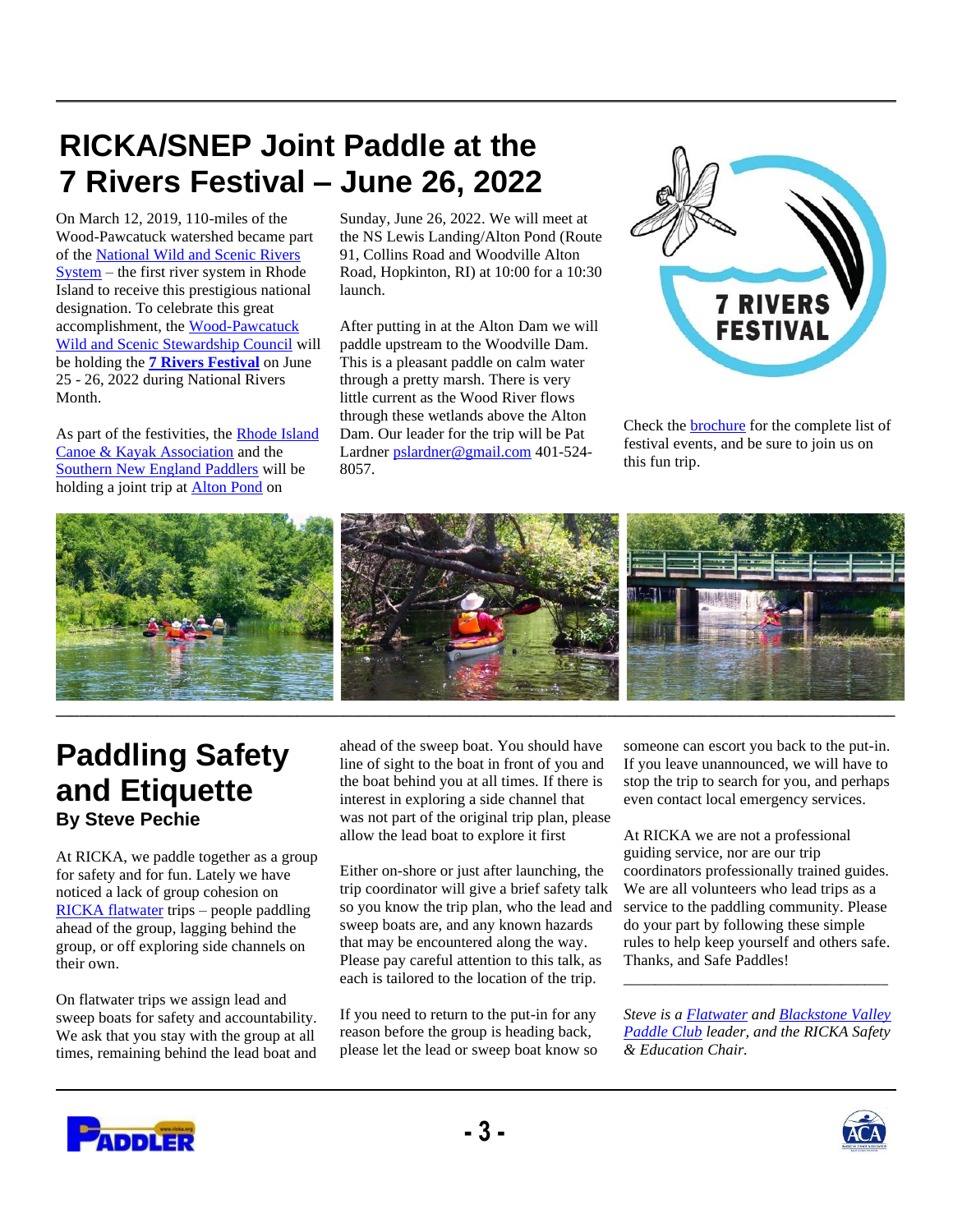### Interest Group Q&A **Paddling with RICKA Wilderness**

#### **What is the RICKA Wilderness group?**

The [Wilderness](http://ricka-flatwater.org/wilderness1.htm) group is the newest of RICKA's four interest groups. The Wilderness group organizes trips that involve paddling, camping and other wilderness skills.

#### **What types of trips do you do?**

Wilderness trips run the gamut from easy overnight trips on rivers like the Pawcatuck (see page 5), to weeklong excursions in the Adirondacks, the North Maine Woods or Northern Forest Canoe Trail.

#### **What experience do I need?**

It depends on the trip. Some trips are open to all paddlers and require a minimum of camping experience. Other trips are limited to small groups of experienced paddlers, capable of multi-day trips in a variety of paddling conditions.

#### **How do I find out about trips?**

On occasion, RICKA Wilderness trips are posted on the trip calendar on our website. [http://www.ricka](http://www.ricka-flatwater.org/wilderness1.htm)[flatwater.org/wilderness1.htm](http://www.ricka-flatwater.org/wilderness1.htm)

More often, they are posted as "bootleg" trips on the Flatwater message board. [http://members.boardhost.com/FLATWAT](http://members.boardhost.com/FLATWATER/) [ER/](http://members.boardhost.com/FLATWATER/)

Please note that these bootleg trips are not official RICKA trips. They are posted for the convenience of our paddlers. As always, you are responsible for determining if the trip is suitable for your level of experience.



**A pleasant campsite on the Upper Connecticut River**

#### **How do I join a trip?**

Official RICKA Wilderness trips are always RSVP trips. Contact the coordinator via email or at the phone number listed. You may be asked about past experience before being allowed to participate.

"Bootleg" trips posted on the Flatwater message board are not official RICKA trips. The message board is a public service to the paddling community, and anyone can post messages. You must determine if a trip is right for you.

#### **What equipment do I need?**

Every paddler will need a canoe or kayak that is appropriate for the conditions, paddles and a personal floatation device (PFD). You will also need drybags and camping equipment including a tent, sleeping bag and cooking gear. You can find a list of other equipment on our website.

[http://www.ricka](http://www.ricka-flatwater.org/news/wilderness/GearList.pdf)[flatwater.org/news/wilderness/GearList.pdf](http://www.ricka-flatwater.org/news/wilderness/GearList.pdf)

#### **What about clothing?**

Wilderness paddling is a water sport, so you should plan to get wet. Cotton cloths should be avoided. Polypropylene, fleece, wool, and lycra blends insulate well when wet. In colder weather, a neoprene wetsuit is the better insulator, and splash jackets

and dry wear are good investments to keep you warm.

#### **What will I eat?**

Once again, it depends on the trip. On trips where portages are few and weight is not an issue, we may bring coolers filled with fresh food and arrange group meals. On trips with long and frequent portages every ounce counts. For these trips most of the food will be freeze dried and everyone will arrange their own meals.

#### **Do you offer training?**

We occasionally offer "Are You Ready" overnight camping trip for new campers. Watch the website and the Paddler for details on any future trips.

#### **Adirondacks Camping and Paddling Trip September 10 – 17, 2022**

This year's Adirondacks trip will be to Lake Eaton Campground in Long Lake Village, NY. If you are planning on joining the group, please contact the coordinator – Chuck Horbert a[t chorbert13@gmail.com](mailto:chorbert13@gmail.com) so he can add you to the list for future emails.

Campsite registrations is now open, and you should try to find a site in the area of sites 10-54 (waterfront sites from 31-54). Once you have reserved a campsite, please let Chuck know what site number you'll be on and when your expected arrival and departure dates will be.

If you did not attend last year, also please provide your contact information (email and cell number). Like last year, we will provide a spreadsheet so everyone in the group will have the contact information.

For additional information or to sign up, please contact Chuck Horbert at [chorbert13@gmail.com](mailto:chorbert13@gmail.com) or 401-418-2838.



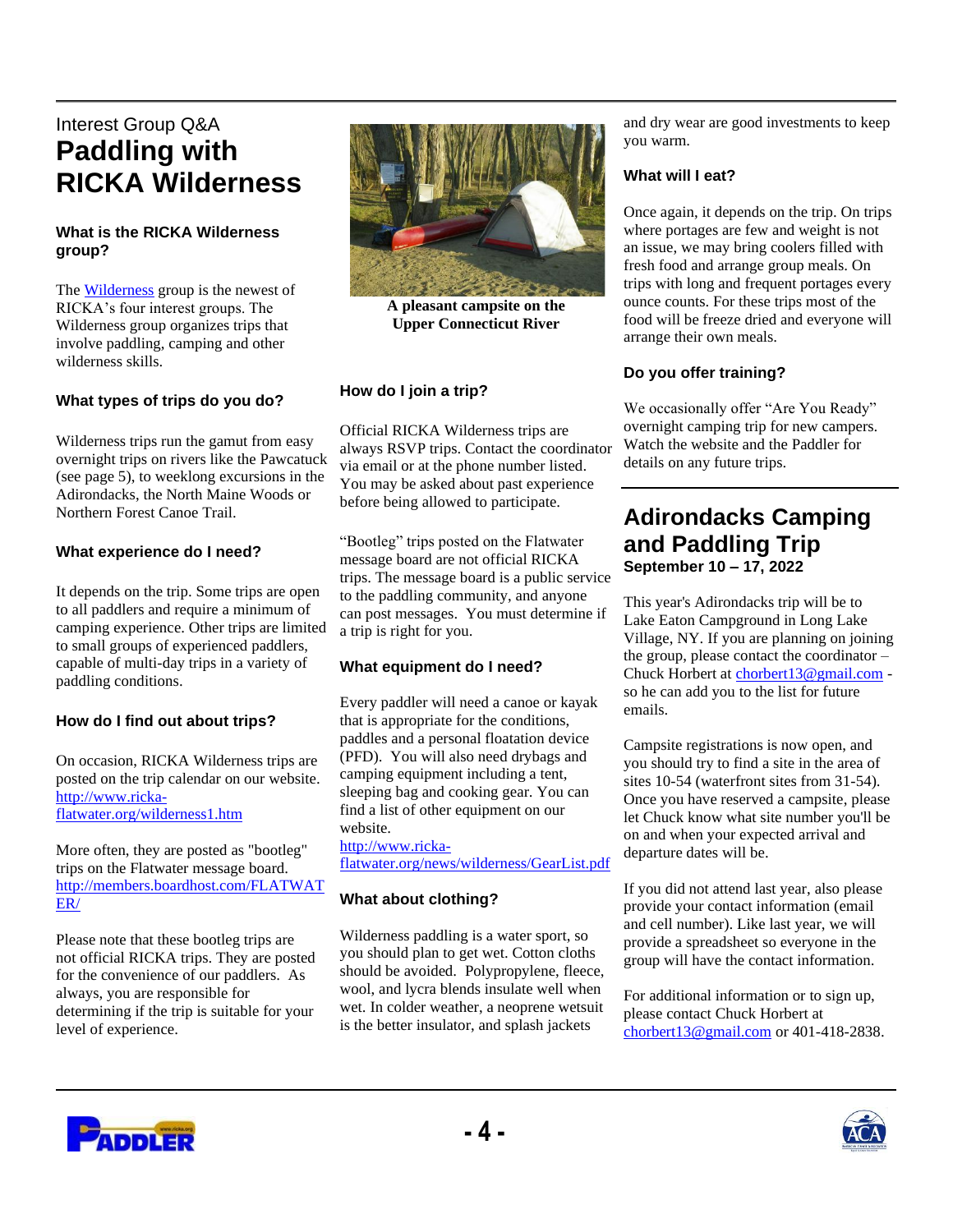## **Pawcatuck River Overnight**

**By Erik Eckilson** 

Bill and I were planning to do a weeklong Allagash trip, but it got cancelled due to family obligations and COVID-19. In its place, we decided to do an overnight at the Burlingame Canoe Campsites on the Pawcatuck River. We posted it on the [message board,](https://members.boardhost.com/FLATWATER/) and Danny joined us as well.

The [Burlingame Canoe Campsites](https://exploreri.org/siteReport.php?siteID=349&src=criteria) are part of the Burlingame Management Area upstream from [Bradford Landing.](https://exploreri.org/siteReport.php?siteID=153&src=criteria) There are six sites including an open field suitable for groups, and five smaller wooded sites. All the sites are available on a first come first serve basis, and can get crowded in the warm summer months.



**Heading out**

One of the challenges of canoe/kayak camping is that everything that you bring needs to fit in your boat. While you can carry more in a canoe or kayak than you can in a backpack, space is still limited, and drybags are needed to keep your gear dry. Once I packed up all my gear, I realized that I had more than I could fit in my solo canoe. Fortunately, Danny has a collection of tripping canoes and likes to paddle tandem. He agreed to bring an 18-foot Old Town Voyager with more than enough room for all our gear.

The forecast was for rain on Saturday, but sunny and warm on Sunday. It was drizzling as I drove down I-95, but it stopped by the time I reached Bradford



**Home for the night**

Landing. We loaded the boats and headed out. As we headed upstream the clouds started to clear and we even saw some patches of blue sky.

All of the sites were empty when we arrived at Burlingame. We scouted out the field, but decided to take the first wooded site downstream. We hauled our gear up the steep hill from the river and began to set up camp. The first thing up was the rain fly – fortunately we never needed it – followed by the tents/hammock. With Danny's big boat we were able to bring enough firewood so that we didn't need to forage for wood.

As we set up camp, a couple of hikers passed by and took the site next door. Trails lead into these sites from the parking lot on Buckeye Brook Road and from the North South Trailhead on Burdickville Road. They were quiet neighbors.

After setting up camp we took a break to enjoy cocktails and appetizers before cooking dinner. Dinner was fried fish with



**Time to cook dinner**

rice and veggies. A few clouds rolled in around dinner time, and we heard rumbles of thunder to the north, but we never got any rain. After dinner we settled in around the fire for cherry pie, watermelon and a relaxing evening. By the time we went to bed the sky was clear and full of stars.

I awoke around 4:00 to the sound of Bill yelling at a whip-poor-will singing in a nearby tree. I have to admit, it was loud, but Bill was louder. I fell back asleep and woke up again around 6:00 when I heard Danny up making coffee. I decided it was time to get up and get the coffee pot going myself.



**Enjoying the morning fire**

Bill was up shortly after and we got the fire going and started cooking breakfast – omelets, home fries, sausage and English muffins. Most was cooked on the stove, but the sausage was cooked and the muffins were toasted on the fire by Danny. It was a beautiful morning, so we took our time enjoying breakfast around the fire.

After breakfast we packed up camp for the trip back to Bradford. The weather was beautiful – bright blue sky, a few puffy clouds and no wind. It was a leisurely paddle back to Bradford Landing. Once there, we packed up the cars and said our goodbyes after another great tip.

*Erik is a [Flatwater](http://www.ricka-flatwater.org/) an[d Blackstone Valley](http://www.ricka-flatwater.org/bvpaddlers.htm)  [Paddle Club](http://www.ricka-flatwater.org/bvpaddlers.htm) leader, and the RICKA [Newsletter](http://ricka.org/paddler/paddler/PaddlerList.HTML) Editor. You can read his blog at [Open Boat, Moving Water –](http://eckilson.blogspot.com/) A Paddlers [Journal.](http://eckilson.blogspot.com/)*





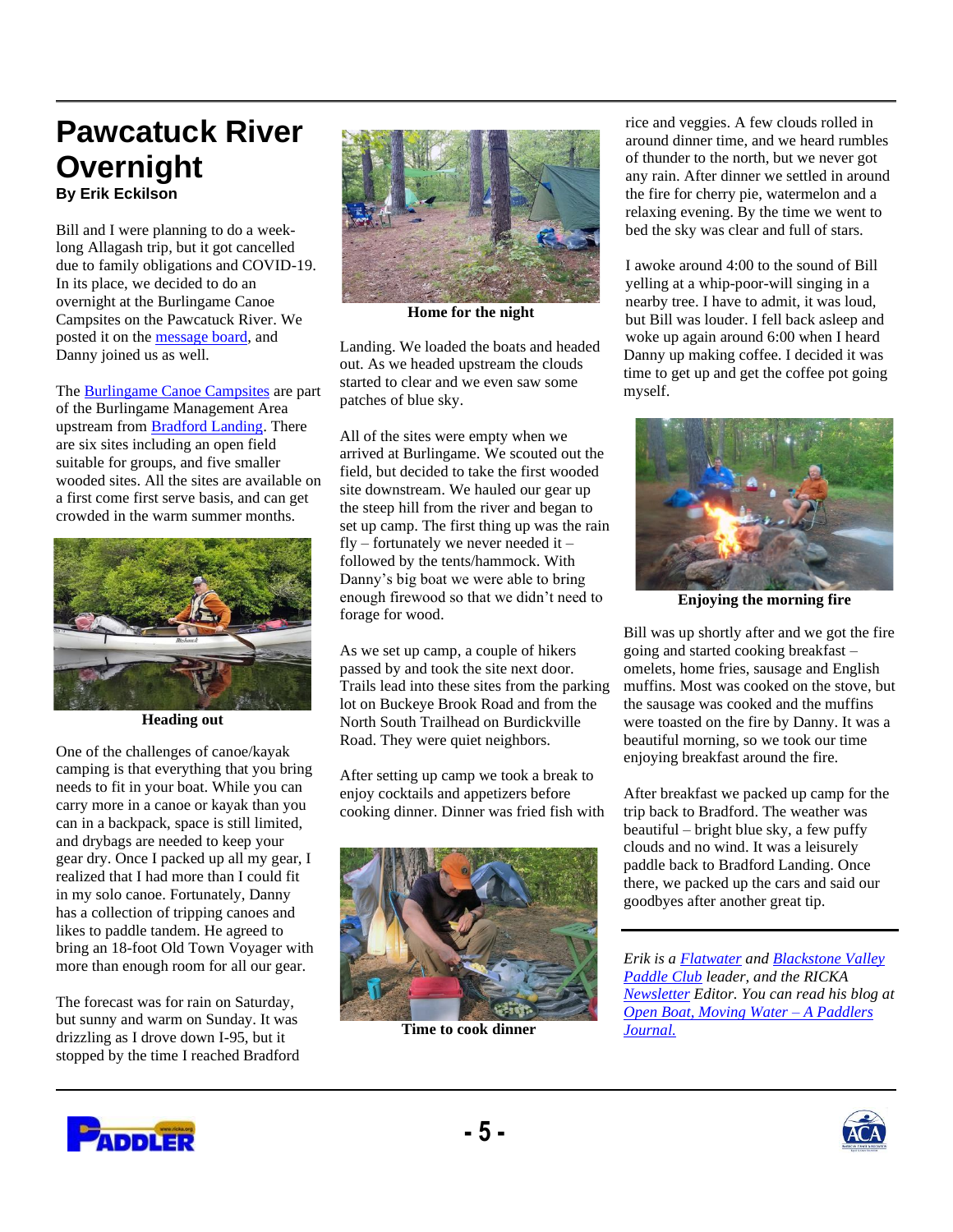## **Before you Paddle…**

Educate yourself about the area in which you will be paddling, and carry appropriate gear, clothing, water, food, etc. Always check the weather forecast before launching. YOU ALONE ARE RESPONSIBLE FOR MAKING THE DECISION TO LAUNCH YOUR BOAT.

## **Blackstone Valley Paddle Club Trips**

Unless otherwise noted, Blackstone Valley Paddle Club trips are suitable for all boats and skill levels. More detailed trip descriptions can be found on the [web site](http://www.ricka-flatwater.org/bvpaddlers.htm)

June  $7<sup>th</sup>$  - launching promptly at 6:15 **Lacky Dam – Sutton** Trip coordinators: Cheryl Thompson [stonefoxfarm@juno.com](mailto:stonefoxfarm@juno.com) 401-497-5887 and Tom Farley

We will paddle the flatwater behind the Lackey Dam and up a section of the Mumford River.

June 14<sup>th</sup> - launching promptly at 6:15. **West River - Uxbridge** Trip coordinators: Julie [Julierie87@gmail.com](mailto:Julierie87@gmail.com) and Steve Riendeau [steverie154@gmail.com](mailto:steverie154@gmail.com)

You'll have the chance to see lots of wildlife as you paddle upstream through this stretch of clean, clear flatwater. Suitable for boats 15 feet and under in length.

#### June 21<sup>st</sup> - launching promptly at 6:15 **Blackstone River and the Valley Falls Marsh - Lonsdale**

Trip coordinators: Skye Pechie [scitamb.2@juno.com](mailto:scitamb.2@juno.com) and Steve Pechie [Resq1192@gmail.com](mailto:Resq1192@gmail.com)

A very scenic paddle for paddlers of all abilities. Enjoy the scenic marsh and a paddle up the Blackstone to the Pratt Dam

June  $28<sup>th</sup>$  - launching promptly at 6:15 **Blackstone Canal/River and Rice City Pond - Uxbridge**

Trip coordinator: Erik Eckilson [eckilson@cox.net](mailto:eckilson@cox.net) 617-794-0378

Paddle on the canal to Rice City Pond and the historic Goat Hill Lock, or more experienced paddlers can paddle the loop, down the Blackstone River and up the Blackstone Canal.

July  $5<sup>th</sup>$  - launching promptly at 6:15 **Bowdish Lake - Glocester**  Trip coordinators: Skye Pechie [scitamb.2@juno.com](mailto:scitamb.2@juno.com) and Steve Pechie [resq1192@gmail.com](mailto:resq1192@gmail.com)

We will put-in at the boat ramp at the George Washington Campground and paddle around Bowdish Lake.

July  $12<sup>th</sup>$  - launching promptly at 6:15 **Providence River**

Trip coordinators: Cheryl Thompson [stonefoxfarm@juno.com](mailto:stonefoxfarm@juno.com) or 401-497-5887, Manny Terezakis [egterezakis@gmail.com](mailto:egterezakis@gmail.com)

We will put in at Bold Point in East Providence, paddle across Providence Harbor to the Hurricane Barrier, and up the Woonasquatucket River to the Providence Place Mall.

#### July 19<sup>th</sup> - launching promptly at 6:15 **Slatersville Reservoir and the Branch River**

Trip coordinators: Roscoe Skurka [cskurka61@gmail.com](mailto:cskurka61@gmail.com) 401-823-8925 and Cheryl Thompson [stonefoxfarm@juno.com](mailto:stonefoxfarm@juno.com) 401-497-5887

This trip provides a nice paddle through a flatwater section of upper Slatersville Reservoir and then a stretch of the Branch River.

July 26th - launching promptly at 6:15 **Lincoln Woods**

Trip coordinators: Manny Terezakis [egterezakis@gmail.com](mailto:egterezakis@gmail.com) and Cheryl Thompson [stonefoxfarm@juno.com](mailto:stonefoxfarm@juno.com) 401- 497-5887

A pleasant paddle around Olney Pond in the Lincoln Woods State Park.

## **Flatwater Trips**

Check th[e Flatwater Message Board](http://members.boardhost.com/FLATWATER/) for adhoc trips and hikes. Appropriate skills and equipment are required.

June  $11<sup>th</sup>$  - meet at 10:00 for a 10:30 launch **Slatersville Reservoir and the Branch River - North Smithfield**

Trip coordinators: Jim Crowley [crowbird888@msn.com](mailto:crowbird888@msn.com) and Frank Cortesa [frankcortesa@charter.net](mailto:frankcortesa@charter.net) 508-369-8205

This trip provides a nice paddle through a flatwater section of upper Slatersville Reservoir and then a stretch of the Branch River.

#### June  $12<sup>th</sup>$  - meet at 9:30 for a 10:00 shuttle **Five Mile River to Warsaw Pond - East Putnam**

Trip coordinators: Chuck Horbert [chorbert13@gmail.com 4](mailto:chorbert13@gmail.com)01-418-2838 and Cindy Gianfransisco

The river flows through a rural area, which is a combination of woodland, marsh and some farmland. There is always plenty of wildlife to be seen. There is at least one easy portage at the first bridge on Five Mile River Road. Suitable for shorter boats. Bring a lunch

June  $18<sup>th</sup>$  - meet at 9:30 for a 10:00 launch **100-Acre Cove - Barrington**

Trip coordinators: Danny O'Shea [doshea5031@aol.com](mailto:doshea5031@aol.com) 401-527-3447 and Pat Lardner [pslardner@gmail.com](mailto:pslardner@gmail.com) 401- 524-8057

*Continued on page 7.*



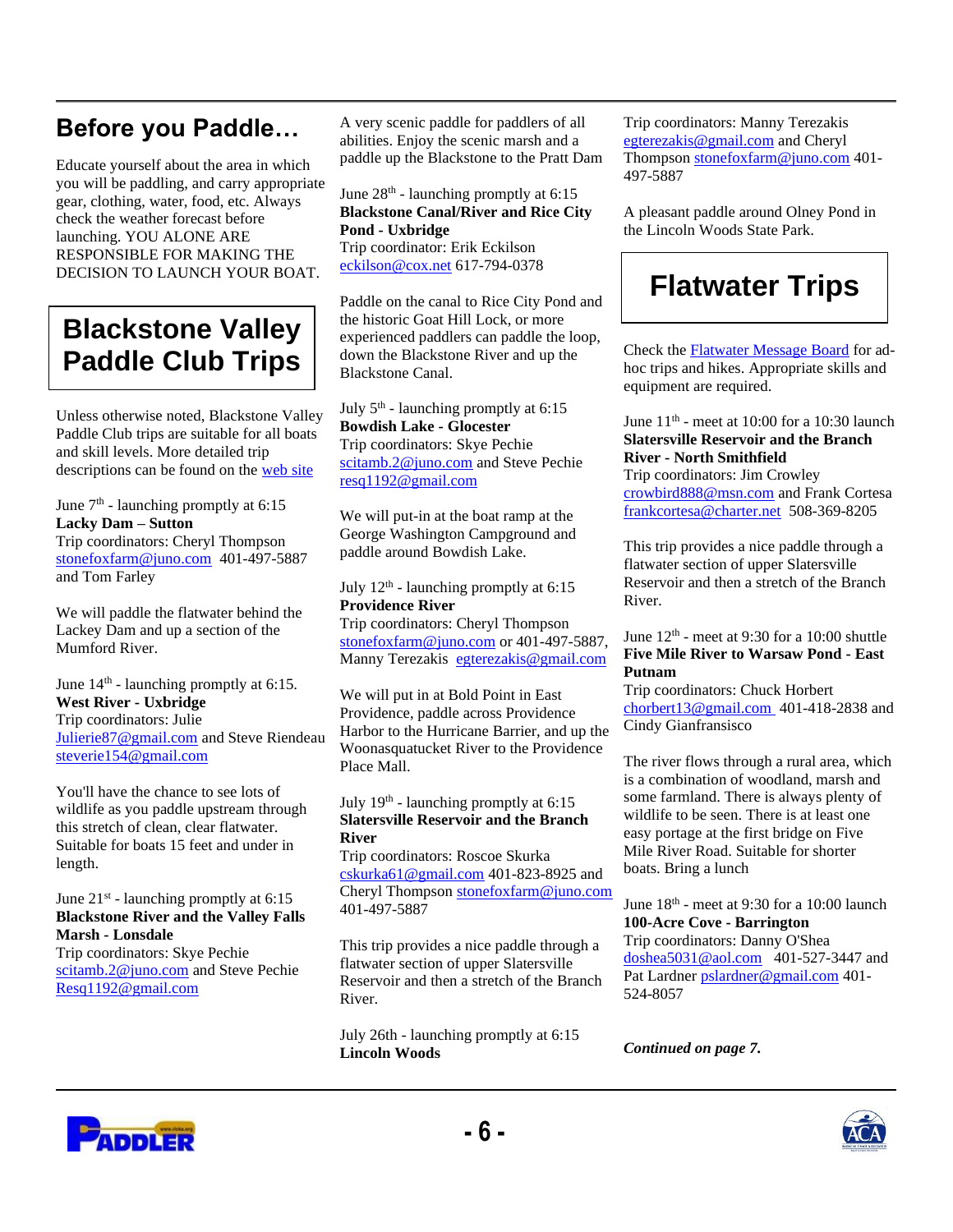#### *Continued from page 6.*

Take a leisurely paddle of about 4 to 5 miles around the saltwater marsh islands of 100-Acre Cove, and then into the scenic twists, turns and high reeds of the Runnins River.

June  $20<sup>th</sup>$  - meet at 5:45 for a 6:00 launch **Meeting on the Water at Stump Pond** Trip coordinators: Skye [scitamb.2@juno.com](mailto:scitamb.2@juno.com) and Steve Pechie [Resq1192@gmail.com](mailto:eckilson@cox.net) and Roscoe Skurka [cskurka61@gmail.com 4](mailto:cskurka61@gmail.com)01-823-8925

Meeting on the water is a group paddle that replaces the more structured meetings of fall through spring, We will take a leisurely paddle around Stump Pond, also known as the Stillwater Reservoir or Woonasquatucket Reservoir.

#### June  $25^{\text{th}}$  - meet at 9:30 for a 10:00 launch **Ten Mile River and Central Pond - East Providence**

Trip coordinators: Al Sampson wanderlust\_bristol@yahoo.com 401.441.4427 and Danny O'Shea [doshea5031@aol.com](mailto:doshea5031@aol.com) 401-527-3447

We will paddle around Central Pond and up the Ten Mile River to Slater Park in Pawtucket. Bring a lunch.

June  $26^{th}$  - meet at 10:00 for a 10:30 launch **7 Rivers Festival Paddle at Alton Pond** Trip coordinator: Pat [Lardner](mailto:pslardner@gmail.com)  [pslardner@gmail.com](mailto:pslardner@gmail.com) 401-524-8057

Join the festivities as RICKA and SNEP participate in the Wood-Pawcatuck Wild and Scenic Rivers 7 Rivers Festival – see page 3 for additional information.

#### July 2<sup>nd</sup> - TBD **Flatwater Training - Stump Pond in Smithfield**

Coordinators: Bill Luther [williamluther058@gmail.com](mailto:williamluther058@gmail.com) 508-7671-7961 and Erik Eckilso[n eckilson@cox.net](mailto:eckilson@cox.net) 401-765-1741

See page 1 for additional information.

July 4<sup>th</sup> - meet at 9:00 for a 9:15 launch **Providence River - Bold Point, East Providence** Trip coordinator: Erik Eckilson [eckilson@cox.net](mailto:eckilson@cox.net) 617-794-0378

Celebrate the 4th with a morning paddle through historic downtown Providence. We will put in at Bold Point in East Providence, paddle across the Providence Harbor and up the Woonasquatucket River.

July 9<sup>th</sup> - meet at 8:30 for a 9:00 launch **Slocum's River - Dartmouth MA** Trip coordinator: Caryl Salisbury - text at 401-480-7799

Slocum's River a tidal river that leads to the Before choosing to participate in a trip, ocean. You can find wide open expanses and great salt marshes. Suitable for boats 14 feet and longer.

July  $16<sup>th</sup>$  - meet at 10:00 for a 10:30 launch **Whitehall Reservoir – Hopkinton, MA** Trip coordinators: Jim Crowley [crowbird888@msn.com](mailto:crowbird888@msn.com) and Frank Cortesa [frankcortesa@charter.net](mailto:frankcortesa@charter.net) 508-369-8205

Whitehall Reservoir at one time served as a water supply for areas west of Boston. Its years of restricted access mean great boating today. Bring a lunch.

July 17<sup>th</sup> - TBD Palmer River with a shuttle Trip coordinator: Danny O'Shea [doshea5031@aol.com](mailto:doshea5031@aol.com) 401-527-3447

Details to follow.

July 23rd - meet at 10:00 for a 10:30 launch **Point Judith Pond - South Kingstown** Trip coordinator: Erik Eckilson [eckilson@cox.net](mailto:eckilson@cox.net) 617-794-0378

We will put in at the public boat launch at Marina Park and will explore the upper Point Judith Pond before paddling through the Narrows into the lower Point Judith Pond. Bring a lunch.

#### July  $27<sup>th</sup>$  - meet at 5:30 for a 6:00 launch **Meeting on the Water - 100 Acre Cove in Barrington**

Trip coordinator: Al Sampson wanderlust Bristol@yahoo.com 401-441-4427

Meeting on the water is a group paddle that replaces the more structured meetings of fall through spring. We will take a leisurely paddle around the saltwater marsh islands of 100 Acre Cove.

## **Sea Kayak Trips**

check the marine forecast and consider the trip level – we do not rate the paddler, only the paddle. Read the RICKA Sea Kayak [Paddling Basics](http://www.rickaseakayaking.org/basics.htm) section of the website. Always check the [Calendar](https://rickaseakayaking.org/forum2/calendar.php) for changes to the schedule. Cancellations due to weather or other conditions will be posted on the Message Board by 8:00 a.m. the day of the trip.

June 5th – **Seapowet**, Level 2 (Rick B/Jon S) June 11th - **Wilson Park**, Level 2 (Rich C) June 18<sup>th</sup> - **Potters Cove**, Level 2 (Tony M/Mike H) June 25<sup>th</sup> - Weavers Cove to Prudence (with possible Prudence Island circumnavigation), Level 3 (Cat R) June 26<sup>th</sup> - **Location TBD**, Level 4 / 5, (Tim G) July 2nd - **Fishers Island Circumnavigation** - TBD July 4th - **Sakonnet Point & Potluck** – paddle at 9:00, potluck at 1404 Drift Road to follow (Jon S) July 10<sup>th</sup> - Gooseberry (Cat) July 16th - **Fort Wetherell**, Level 3 / 4 (Brenda R) July 23rd - **URI Bay Campus**, Level 2 (Rick B)